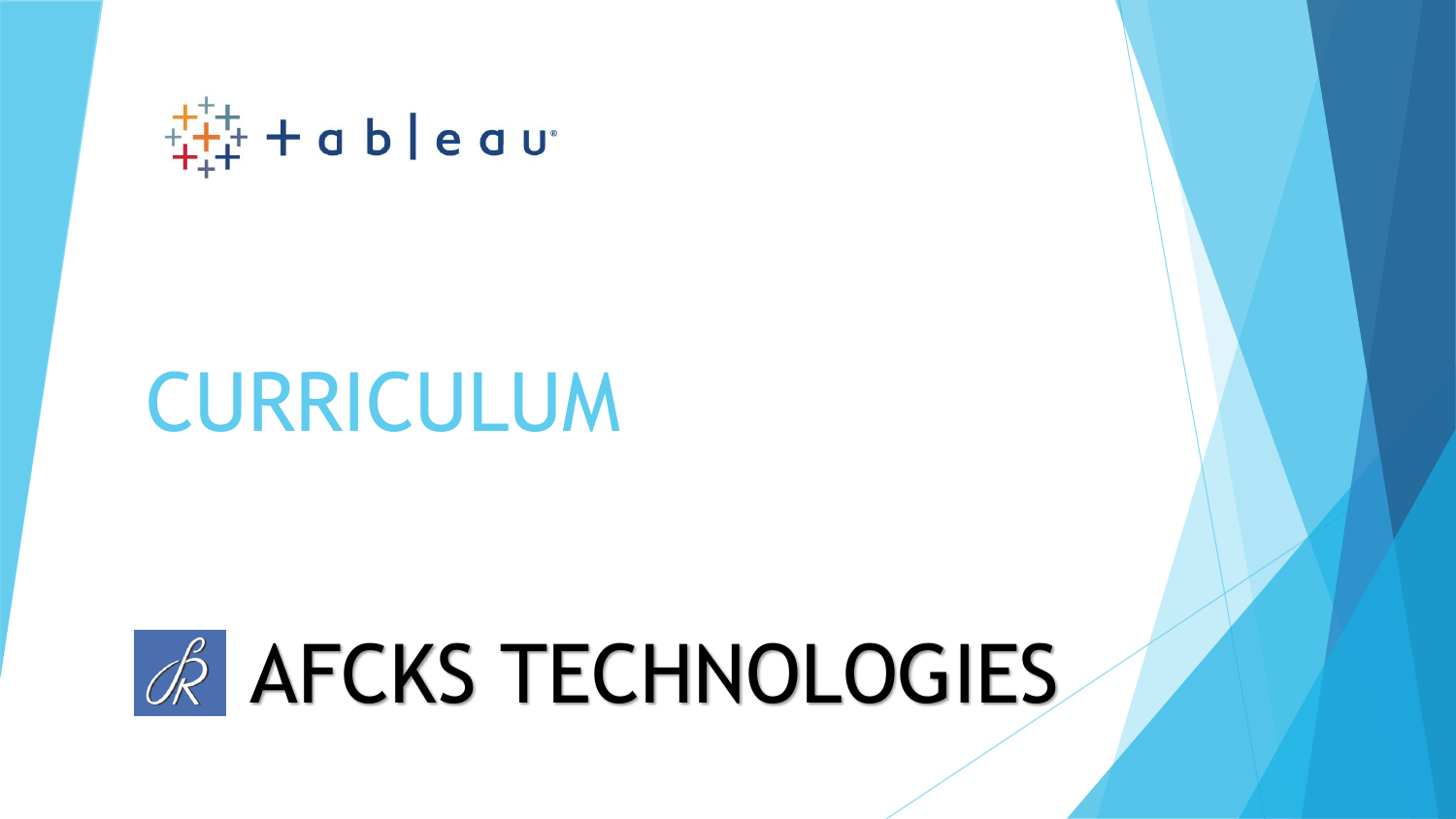# $\frac{1}{1} + \frac{1}{1} + \frac{1}{1} + \frac{1}{1} + \frac{1}{1} + \frac{1}{1} + \frac{1}{1} + \frac{1}{1} + \frac{1}{1} + \frac{1}{1} + \frac{1}{1} + \frac{1}{1} + \frac{1}{1} + \frac{1}{1} + \frac{1}{1} + \frac{1}{1} + \frac{1}{1} + \frac{1}{1} + \frac{1}{1} + \frac{1}{1} + \frac{1}{1} + \frac{1}{1} + \frac{1}{1} + \frac{1}{1} + \frac{1}{1} + \frac{1}{1} + \frac{1}{1} + \frac{1$

## PRE-REQUISITES

Basic knowledge of Microsoft Excel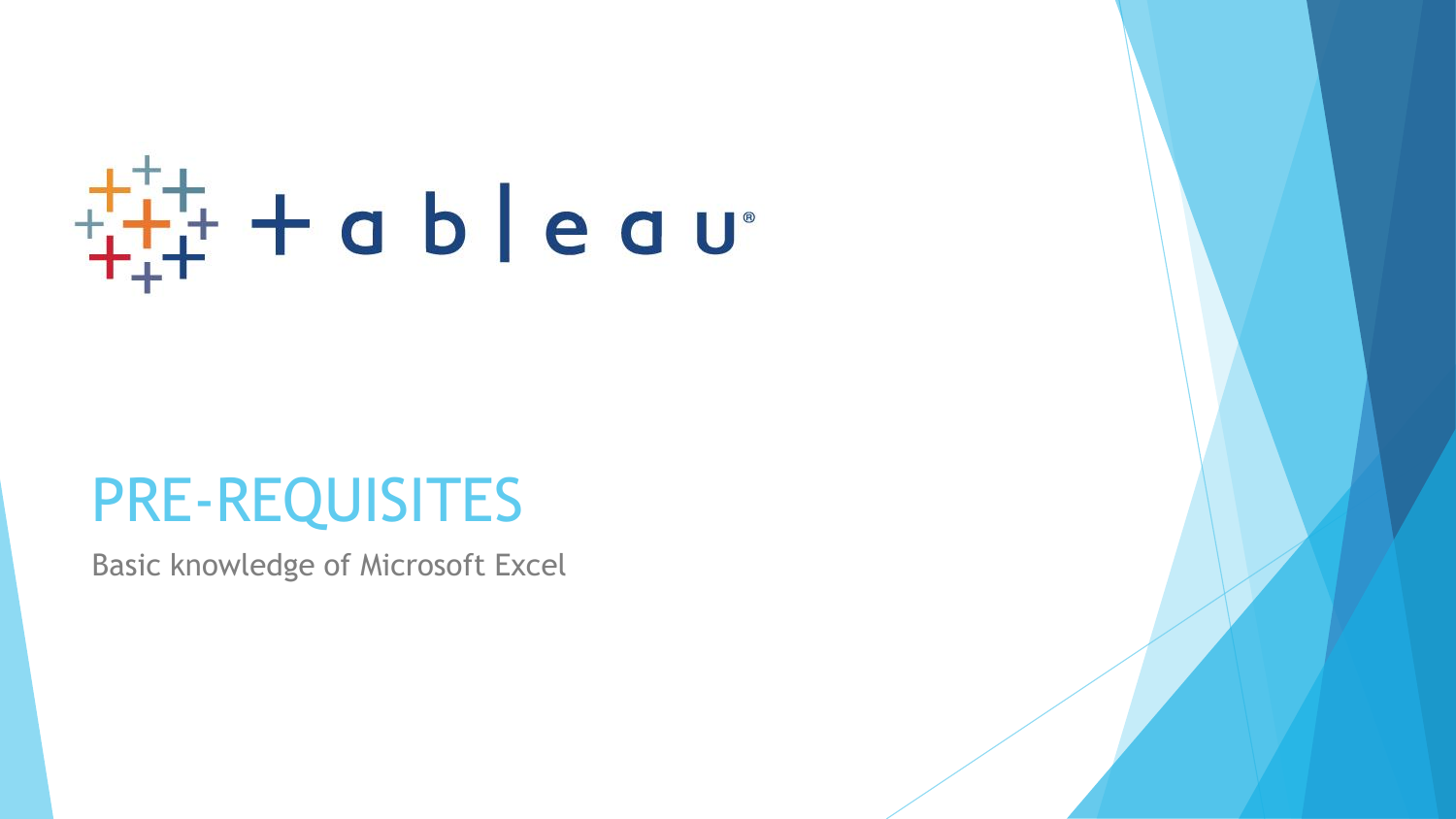### WHAT YOU WILL LEARN FROM THIS COURSE

- This course is designed keeping in mind real time aspects and practical scenarios covering real time challenges.
- This course is designed from Beginner to Advanced Level.

The course is divided into 3 levels

- Beginners : The absolute fundamentals of tableau. Hit the ground running by learning all the basics, and how tableau manipulates your data. Even students with existing knowledge may learn something here.
- Intermediate : Advance your data visualisation skills and learn to leverage your data. Students will learn the bulk of tableau here.
- Advanced : Put all your skills learned to the test, and learn even more by completing a fully interactive workbook consisting of three linked dashboards. You will learn advanced dashboard skills here whilst bringing together all your knowledge.

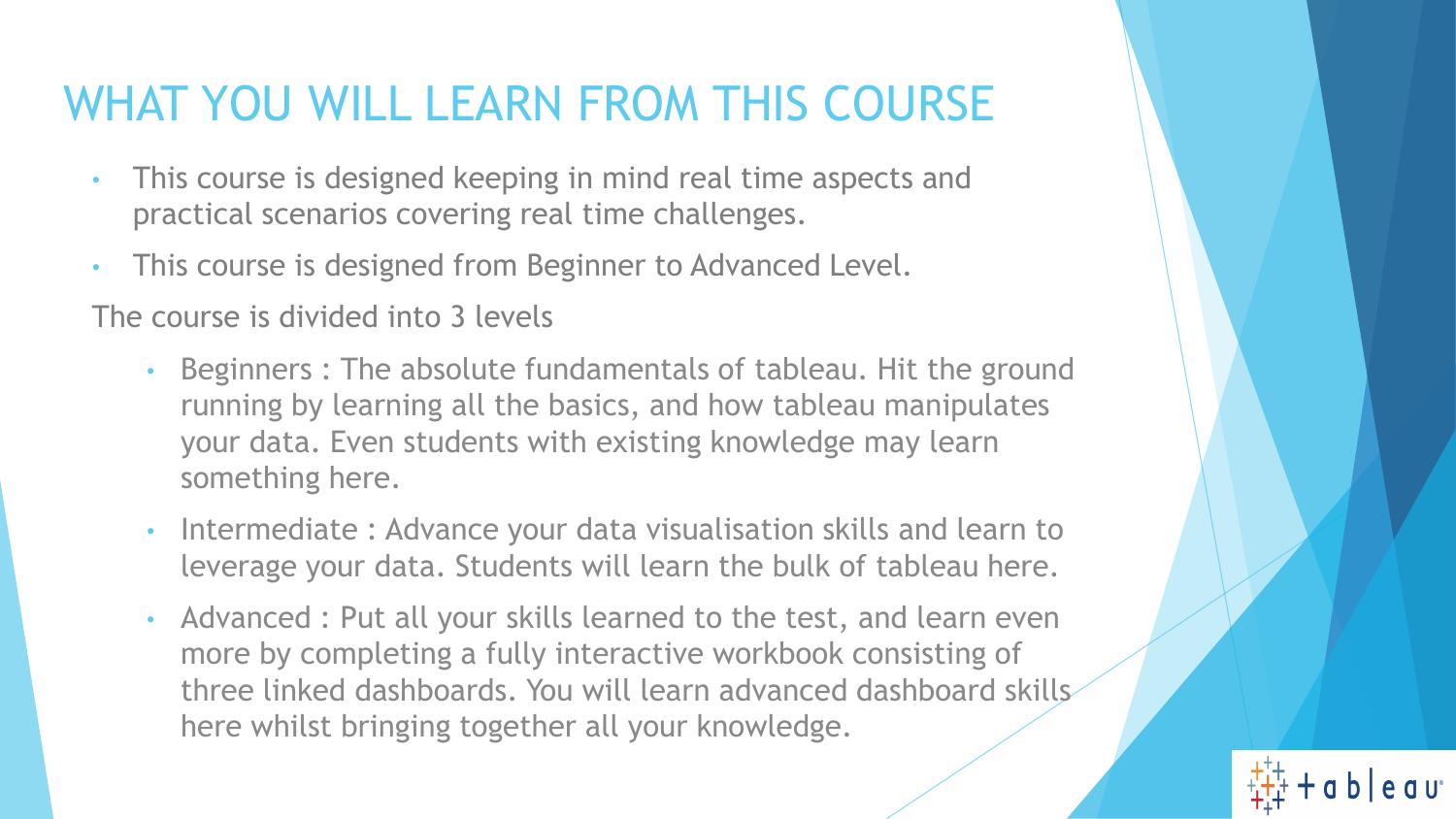## TABLEAU 10.3 DESKTOP TRAINING

#### **1. INTRODUCTION**

#### **2.TABLEAU TERMINOLOGY, FIELD TYPES AND VISUAL CUES**

- 2.1 TABLEAU TERMINOLOGIES
- 2.2 OPENING & CLOSING TABLEAU
- 2.3 START PAGE
- 2.4 DATA SOURCE PAGE
- 2.5 CONNECTING TO DATABASE
- 2.6 CREATING TABLE JOINS & DIFFERENT TYPES OF TABLEAU JOINS
- 2.7 DIFFERENT TYPES OF FILE TYPES, FILE EXTENSIONS
- 2.8 DIFFERENCE BETWEEN EXTRACT & LIVE CONNECTION
- 2.9 DATA EXTRACT VS DATA SOURCE FILTER

2.10 TABLEAU UNION VS TABLEAU PIVOT

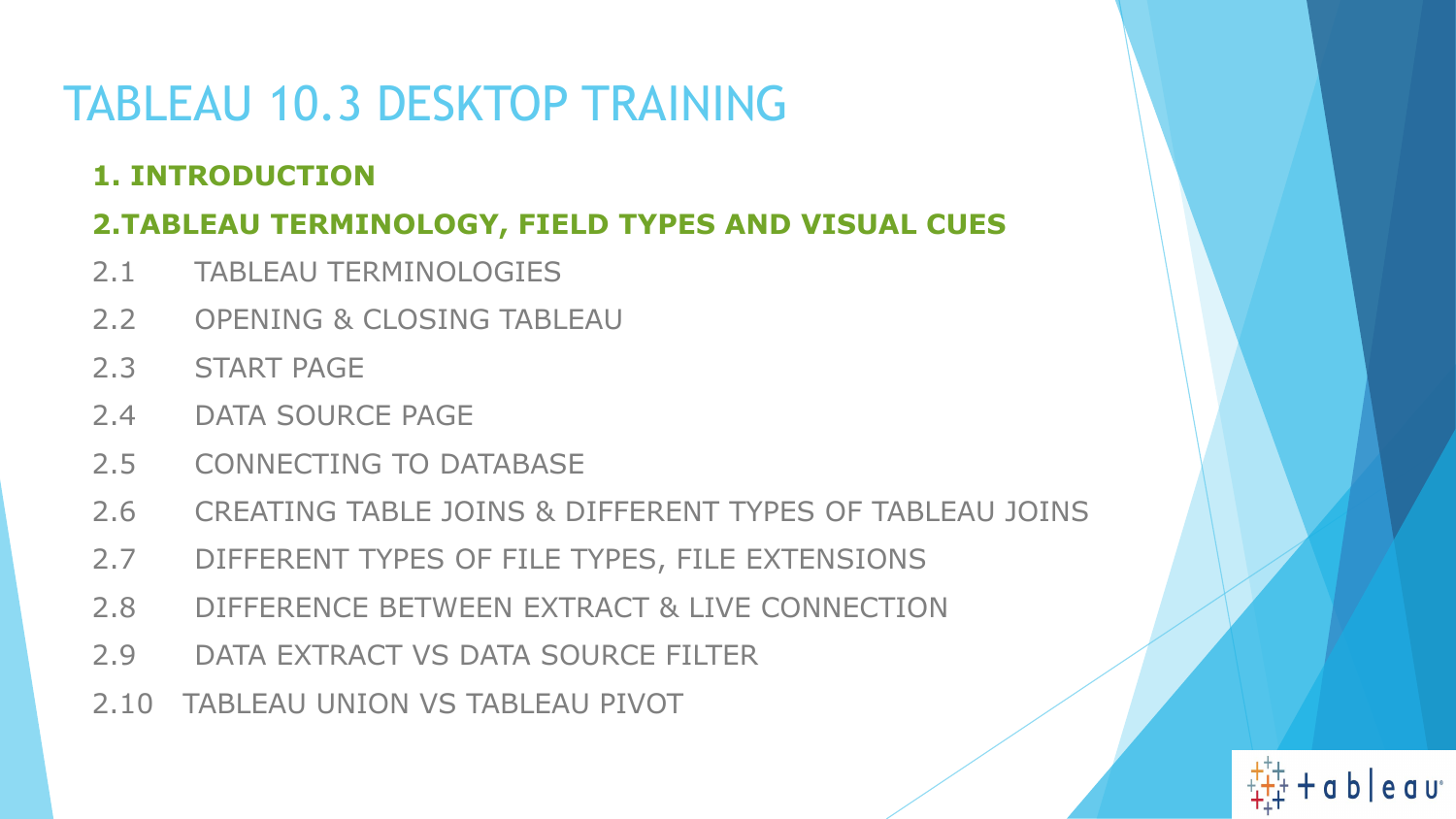#### **2.TABLEAU TERMINOLOGY, FIELD TYPES & VISUAL CUES (CONTD..)**

- 2.11 TABLEAU WORKSPACE (DEVELOPMENT AREA)
- 2.12 VIEW SECTIONS
- 2.13 DATA TYPES & SYMBOLS
- 2.14 DATA ROLES (DIMENSIONS VS MEASURES)
- 2.15 DATA ROLES (CONTINUOUS VS DISCRETE)
- 2.16 CHANGING DATA TYPES & DATA ROLES
- 2.17 USING FIELDS IN ROWS & COLUMNS
- 2.18 MEASURE NAMES & MEASURE VALUES
- 2.19 USING NUMBER OF RECORDS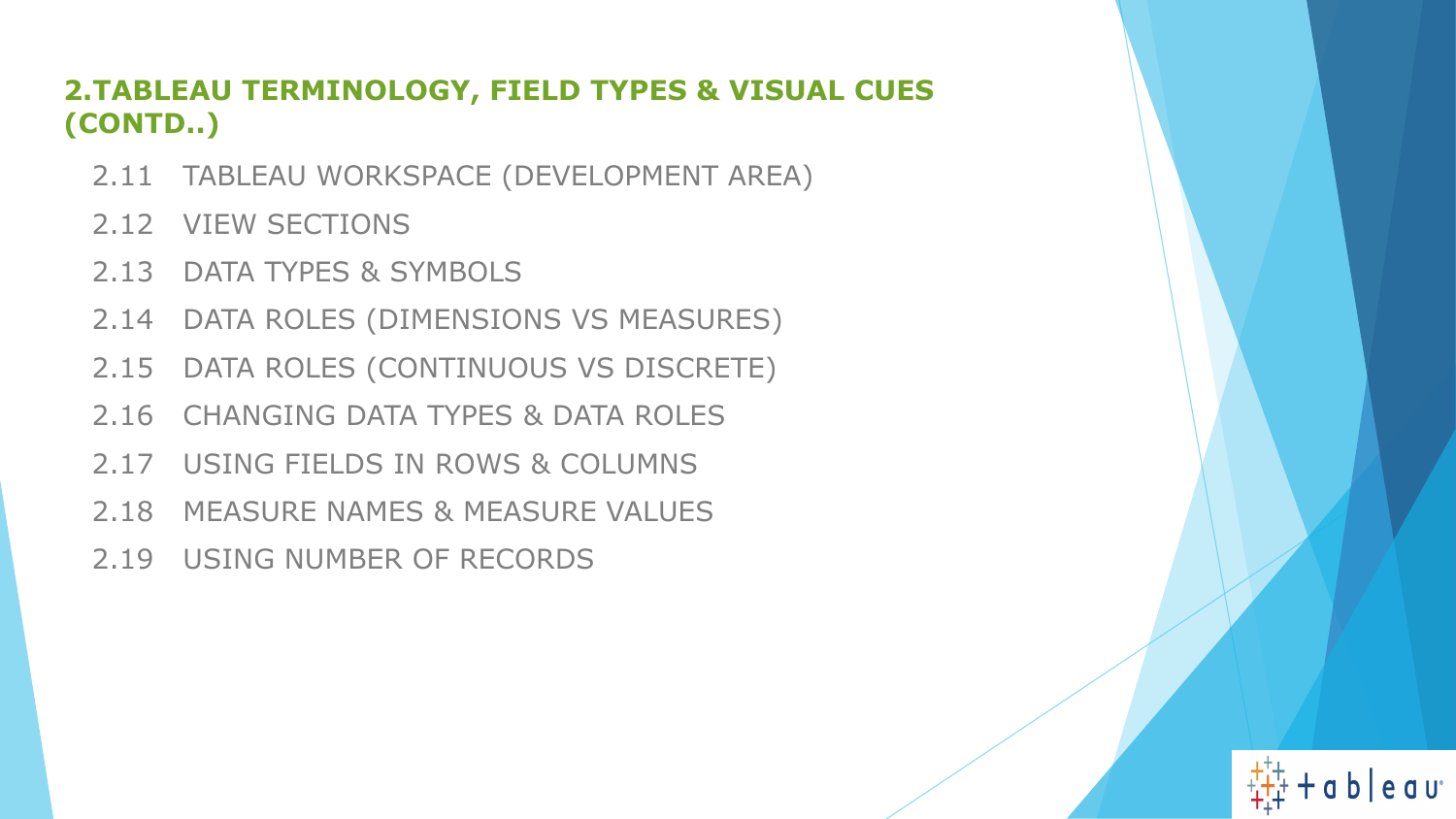#### **3. UNDERSTANDING MARK TYPE & DIFFERENT TYPE OF MARK SHELVES**

- 3.1 BEHAVIOUR OF DIMENSIONS IN DIFFERENT MARK SHELVES
- 3.2 BEHAVIOUR OF MEASURES IN DIFFERENT MARK SHELVES
- 3.3 DIFFERENT MARK TYPES
- 3.4 DIFFERENT TYPES OF COLOUR PALETTE'S

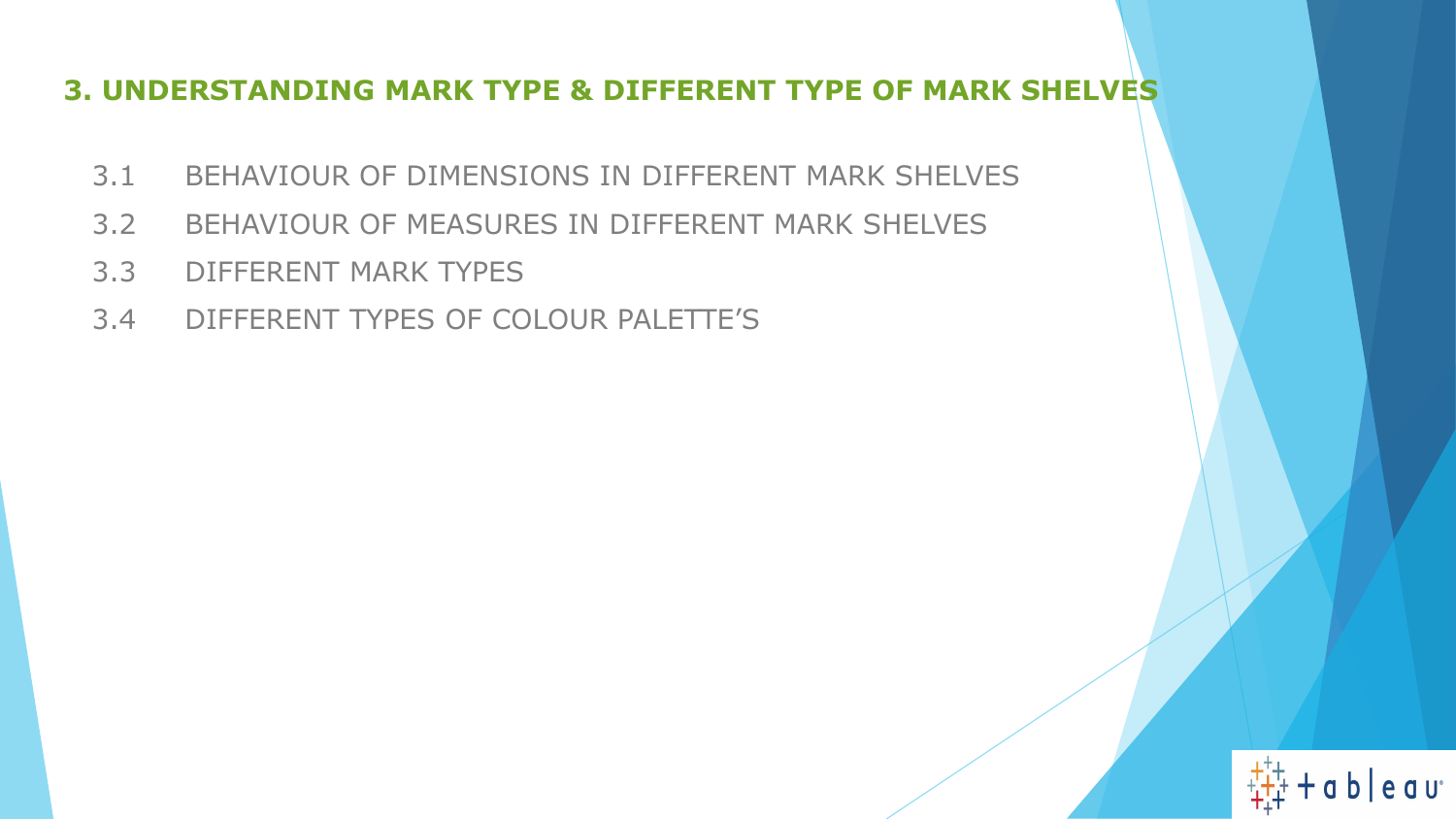#### **4. BUILDING VIEWS**

- 4.1 UNDERSTANDING ROWS & COLUMNS
- 4.2 TRANSPOSING TEXT TABLES
- 4.3 ADDING TOTAL, SUB-TOTAL, GRAND-TOTAL TO A TEXT TABLE
- 4.4 NORMAL FILTER/ QUICK FILTER
- 4.5 DIFFERENCE BETWEEN DIMENSION FILTERS & MEASURE FILTERS
- 4.6 UNDERSTANDING DATE FIELDS & FILTER OPTIONS
- 4.7 SORTING OF DATA
- 4.8 SETS FOR DIMENSIONS
- 4.9 BINS FOR MEASURES
- 4.10 GROUPS
- 4.11 HIERARCHY
- 4.12 DIFFERENCE BETWEEN FILTERS, GROUPS, SETS, HIERARCHY
- 4.13 AGGREGATIONS
- 4.14 TYPES OF AGGREGATIONS (DIMENSION VS MEASURES)
- 4.15 CHANGING AGGREGATIONS FUNCTIONS

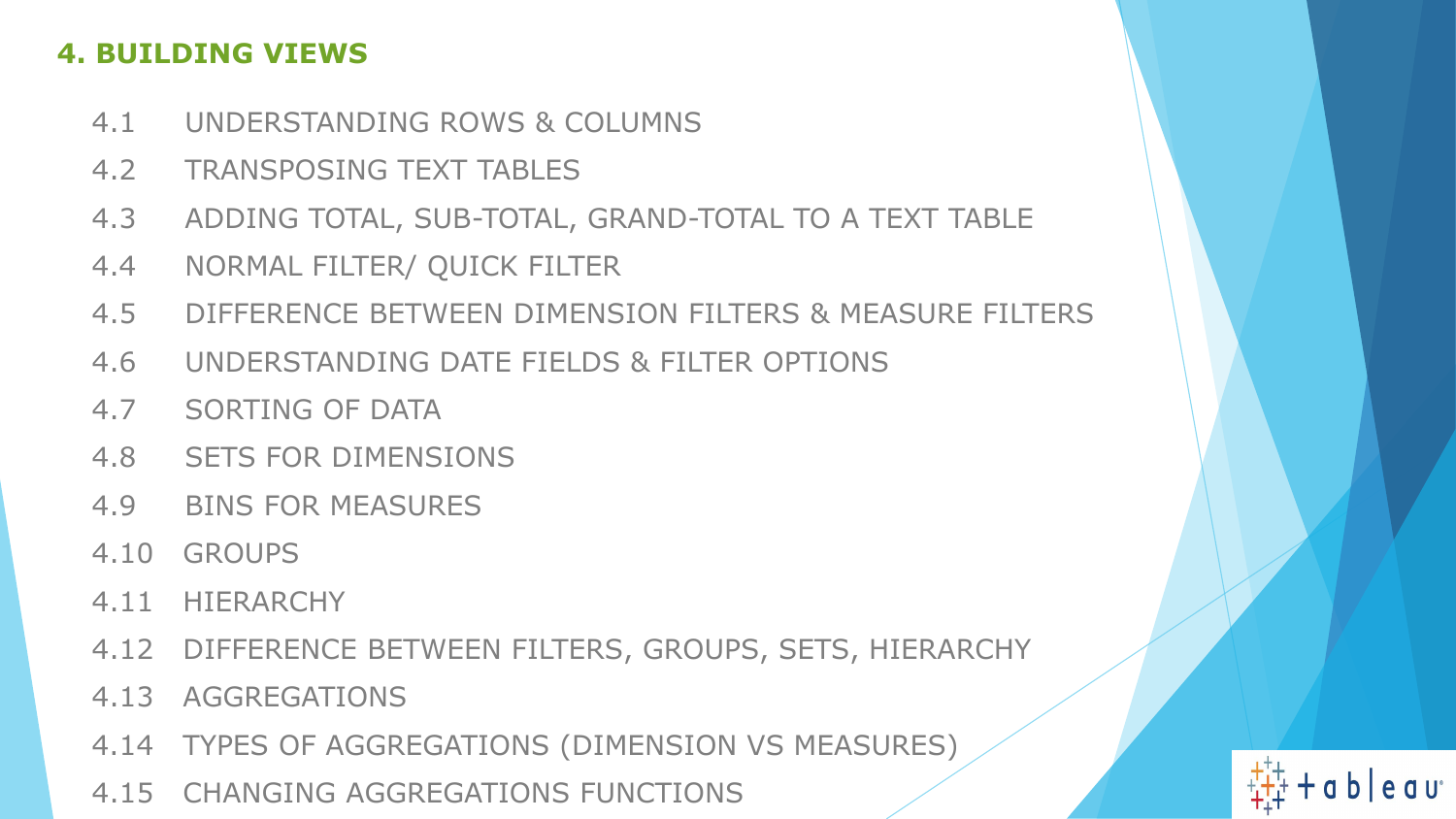#### **5. KPI CHART**

5.1 CREATING KPI CHART FOR SIMPLE TEXT TABLE

eau

- 5.2 CREATING KPI CHART FOR YOY & MOM
- 5.3 CUSTOM SHAPES
- 5.4 QUICK TABLE CALCULATIONS

#### **6. GEOGRAPHICAL MAP**

- 6.1 BASIC GEOGRAPHICAL MAP
- 6.2 ADVANCED GEOGRAPHICAL MAP
- 6.3 MAP BOX INTEGRATION
- 6.4 CUSTOM GEOCODING
- 6.5 PAGE SHELF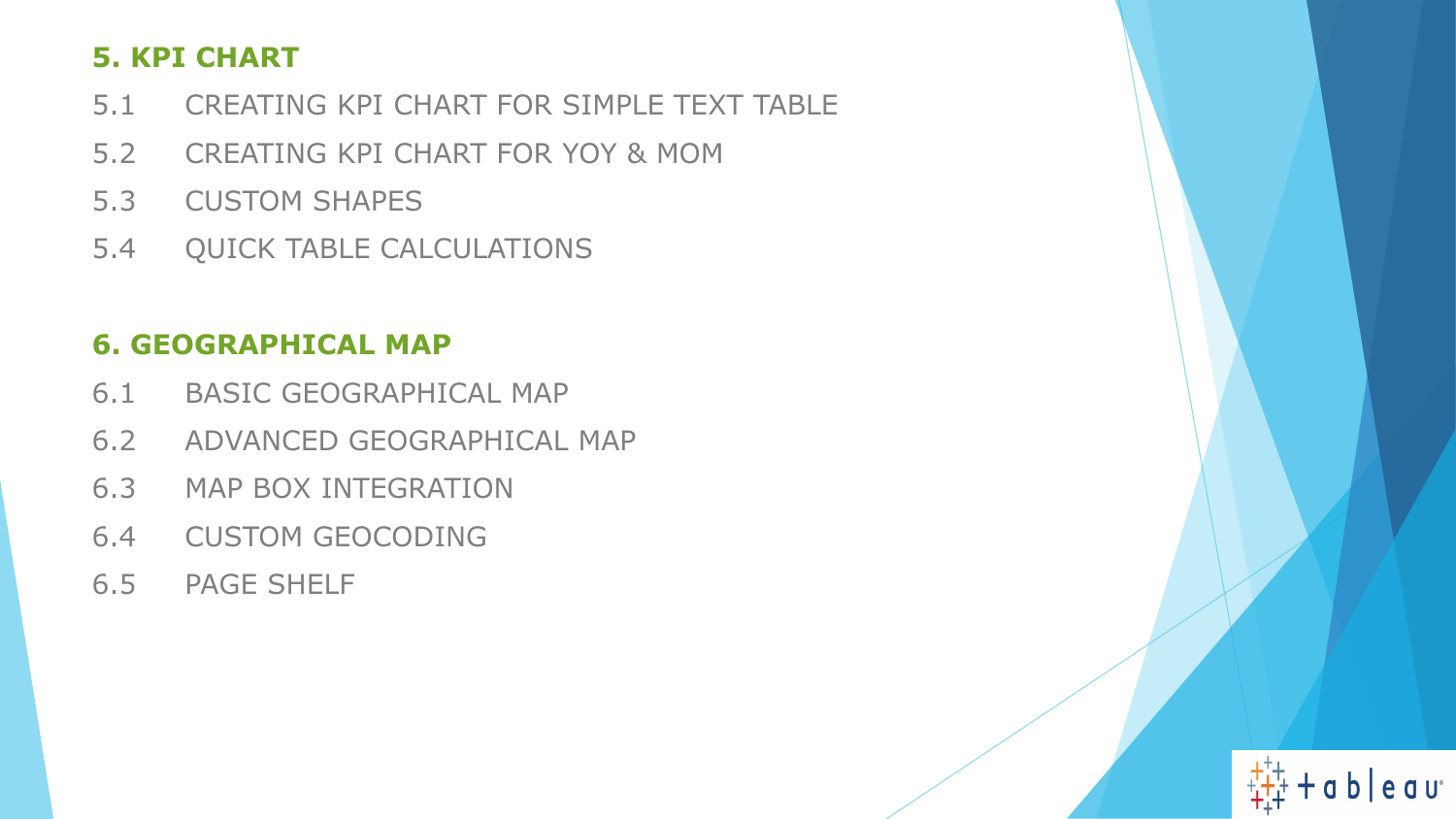#### **7. BAR CHARTS**

- 7.1 SIMPLE BAR CHART
- 7.2 BAR IN BAR CHART
- 7.3 USING SHAPES IN BAR CHARTS

#### **8. TREND CHARTS**

- 8.1 SIMPLE TREND CHART (DISCRETE VS CONTINUOUS)
- 8.2 COMBINED TREND CHART
- 8.3 BAR VS LINE CHART
- 8.4 USING SHAPES IN TREND CHART
- 8.5 REPRESENTING TREND CHART WITH LOLLIPOPS
- 8.6 SPARKLE LINE CHART

#### **9. PIE CHARTS**

- 9.1 SIMPLE PIE CHART
- 9.2 PIE CHARTS FOR DIFFERENT FIELDS WITHIN A DIMENSION
- 9.3 DONUT CHARTS
- 9.4 USING SHAPES WITHIN A DONUT CHART

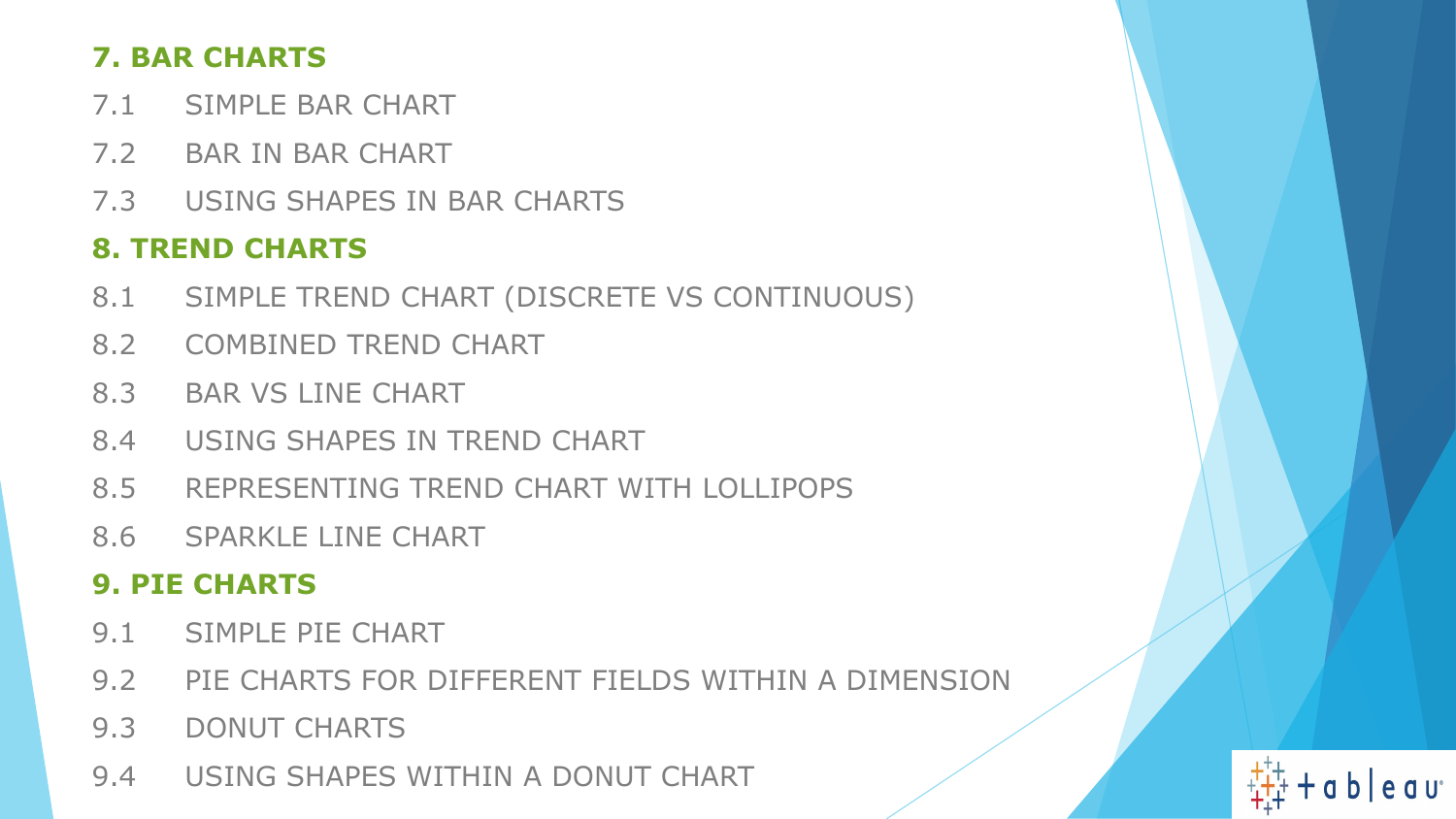#### **10. OTHER CHART TYPES**

- 10.1 WORD CLOUD CHART
- 10.2 BUMP CHART
- 10.3 WATERFALL CHART
- 10.4 FUNNEL CHART
- 10.5 HEAT MAPS
- 10.6 HIGHLIGHT TABLES
- 10.7 TREE MAP
- 10.8 CIRCLE VIEW
- 10.9 SIDE—BY-SIDE CIRCLE VIEW
- 10.10 AREA MAPS
- 10.11 BIN CHARTS/ HISTOGRAMS
- 10.12 BOX & WHISKER PLOT
- 10.13 SCATTER PLOT
- 10.14 GANTT CHART
- 10.15 BULLET CHART
- 10.16 BUBBLE CHART
- 10.17 DNA CHART
- 10.18 SLOPE GRAPH

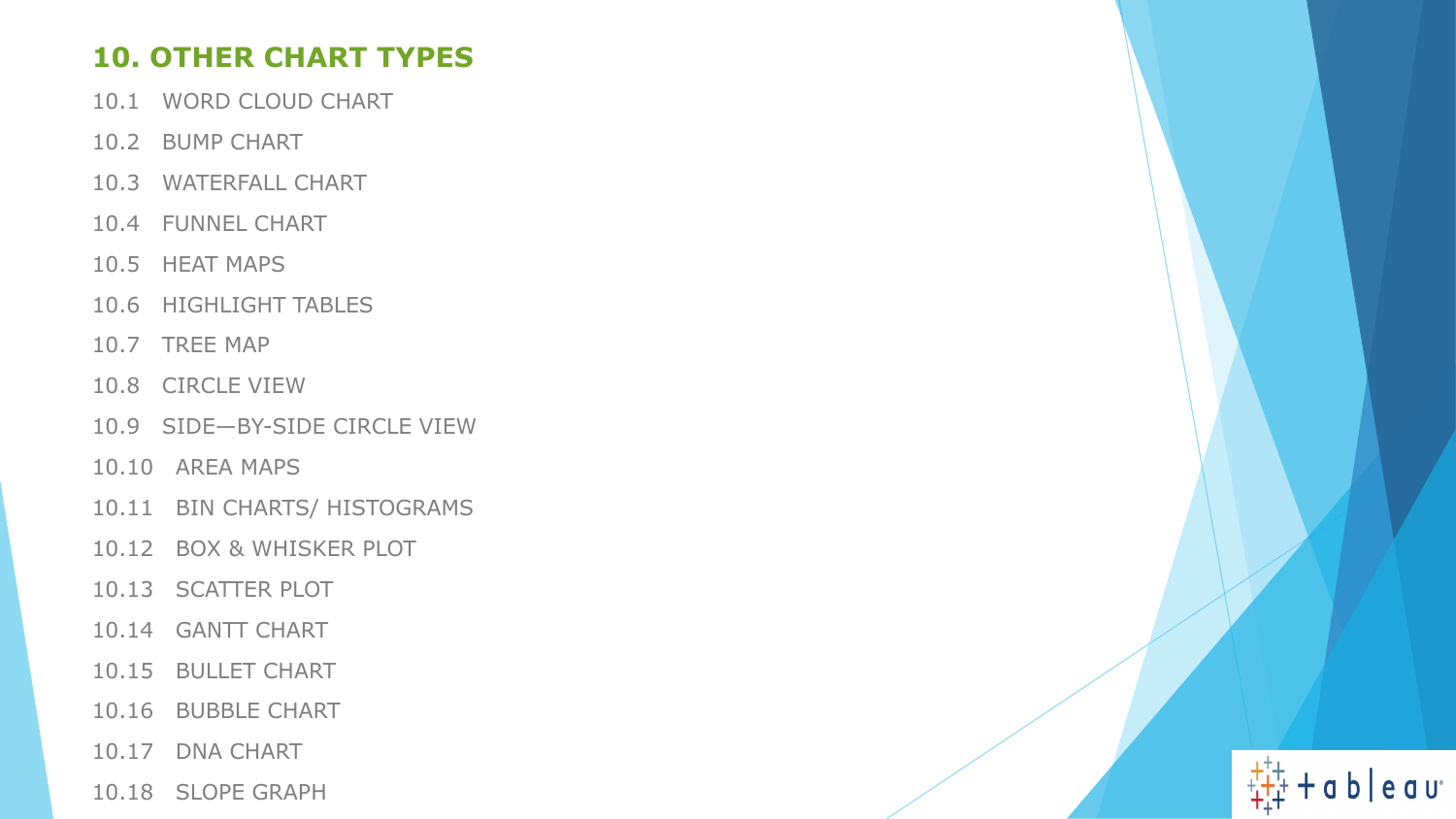#### **11. CALCULATED FIELDS**

- 11.1 SIMPLE CALCULATED FIELDS
- 11.2 ADVANCED CALCULATED FIELDS
- 11.3 DIFFERENT TYPES OF FUNCTIONS IN CALCULATED FIELDS
- 11.4 LOD'S

#### **12. DATA BLENDING & PARAMETERS**

- 12.1 DATA BLENDING
- 12.2 CREATING SIMPLE PARAMETERS
- 12.3 ADVANTAGES & DISADVANTAGES OF PARAMETERS
- 12.4 USE CASES OF PARAMETERS